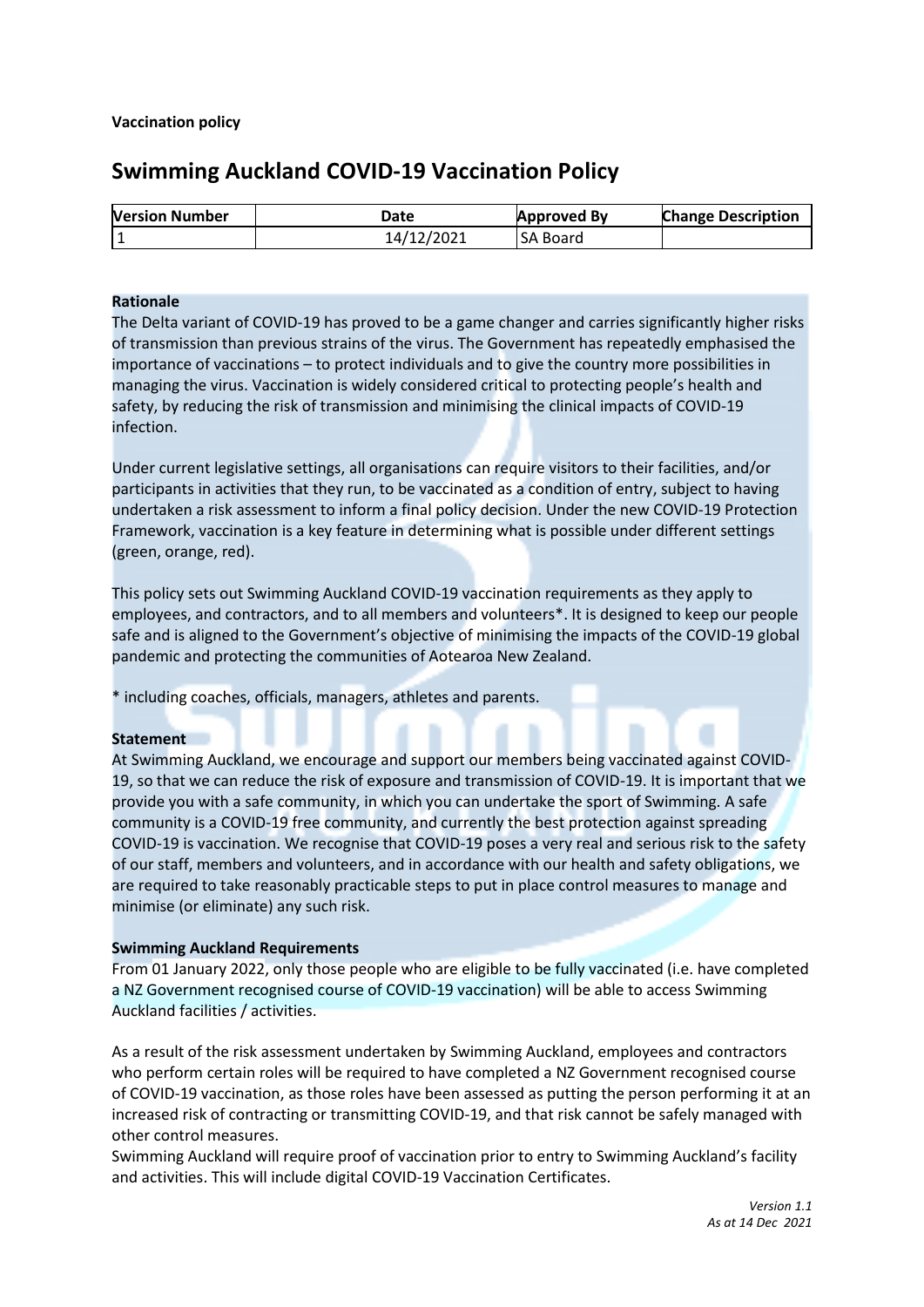### **Vaccination Status**

Where vaccinations are required, Swimming Auckland may ask individuals to disclose, and/or provide proof of, their vaccination status. Information regarding vaccination status is collected for the purposes of our health and safety management planning, implementing this policy, and to identify any relevant support measures (related to Covid-19). Swimming Auckland will hold this information in accordance with the Privacy Act 2020.

You are not required to give this information and if you choose not to provide proof of having received the vaccine, or do not wish to disclose your vaccination status then we will respect your personal choice and right to that privacy. In the interests of health and safety, those unable or unwilling to provide proof of vaccination when requested, will be treated as though they have not been vaccinated.

### **Exemptions**

Swimming Auckland respects the rights of individuals to choose whether to be vaccinated, and acknowledges that there may be medical or other reasons or circumstances, for not being vaccinated, for which you may seek an exemption. Where an employee or contractor seeks an exemption from the requirement to be vaccinated, Swimming Auckland may require them to provide confirmation of this.

If, in future, a role within Swimming Auckland is required to be performed by a vaccinated person under the COVID-19 Public Health Response (Vaccinations) Order 2021 (**Order**), exemptions to the COVID-19 vaccine will be subject to that Order. Currently, exemptions under the Order require a suitably qualified medical practitioner or nurse practitioner to apply to the Ministry of Health on an employee's behalf, on the grounds that the employee meets the specified exemption criteria.

Even where an exemption from being vaccinated is obtained by an individual, Swimming Auckland may have to determine whether it can still safely manage the relevant risks posed by that individual not being vaccinated, and whether any accommodations can be made.

Swimming Auckland will work with those people who are not vaccinated on a case-by-case basis, respectfully and in good faith to explore options and to try to find a way forward.

- For Swimming Auckland employees this may involve steps such as working from home, providing alternative duties, or redeployment where practical, but depending on the role, this may not always be possible. Termination of employment is also an option, but this will be used as a last resort, and only after Swimming Auckland has explored and considered other alternative options first.
- For Swimming Auckland members (including coaches, officials, athletes, parents and other visitors), this is likely to be more challenging given the nature of our settings and operations. As a result, unvaccinated members should expect to be denied entry or participation rights as a result of their non-vaccinated status.

### **Additional Measures**

In addition to this policy, Swimming Auckland will maintain a range of appropriate and complementary measures in its facilities / activities to further minimise the risks associated with COVID-19, as well as following all guidance set out in the legislation and public health guidance.